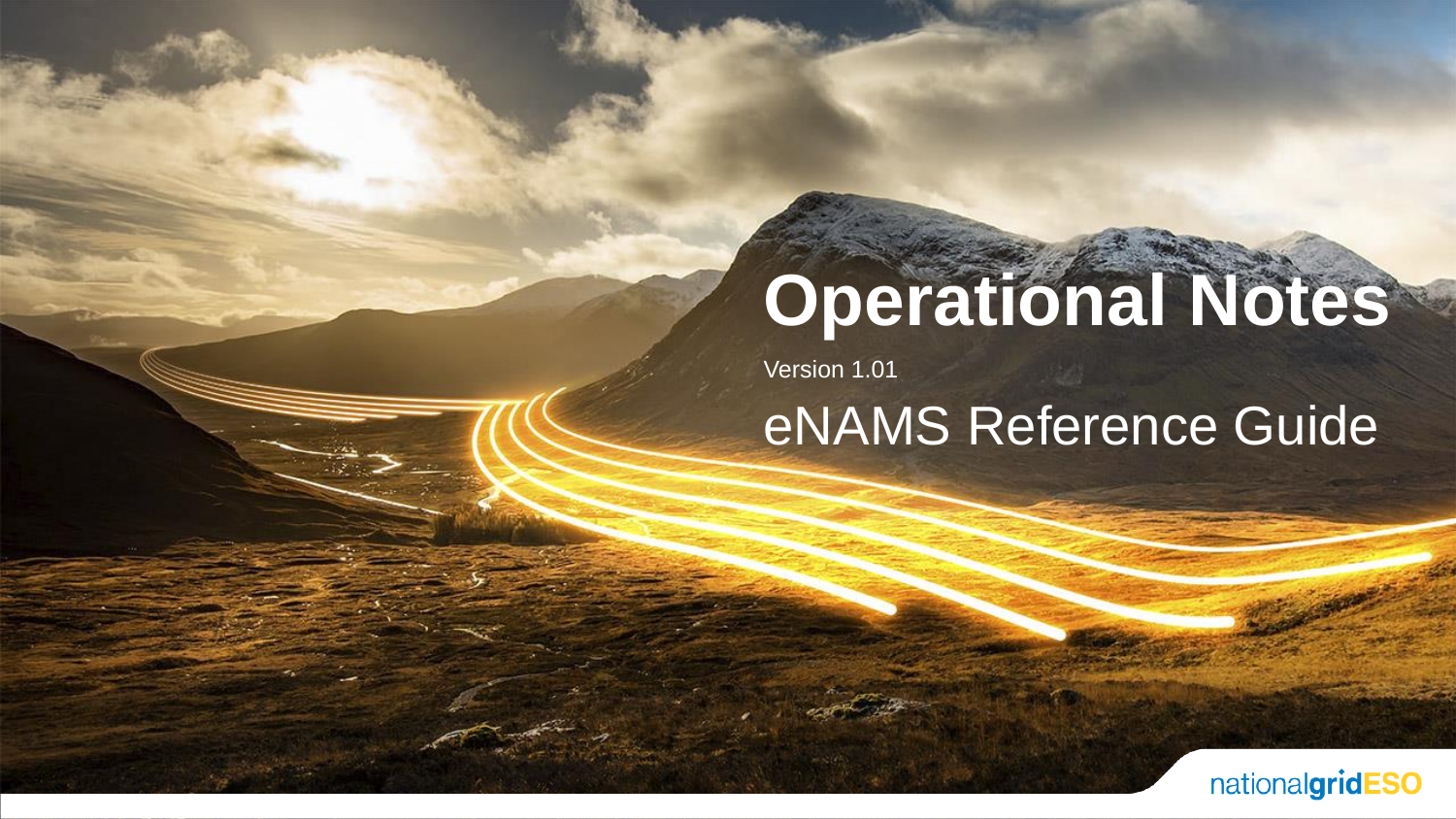## Table of Contents

- 1) Accessing Operational Notes
- 2) Categorising and Grouping
- 3) Writing Operational Notes
- 4) SO and TO Feedback
- 5) Operational Notes Report

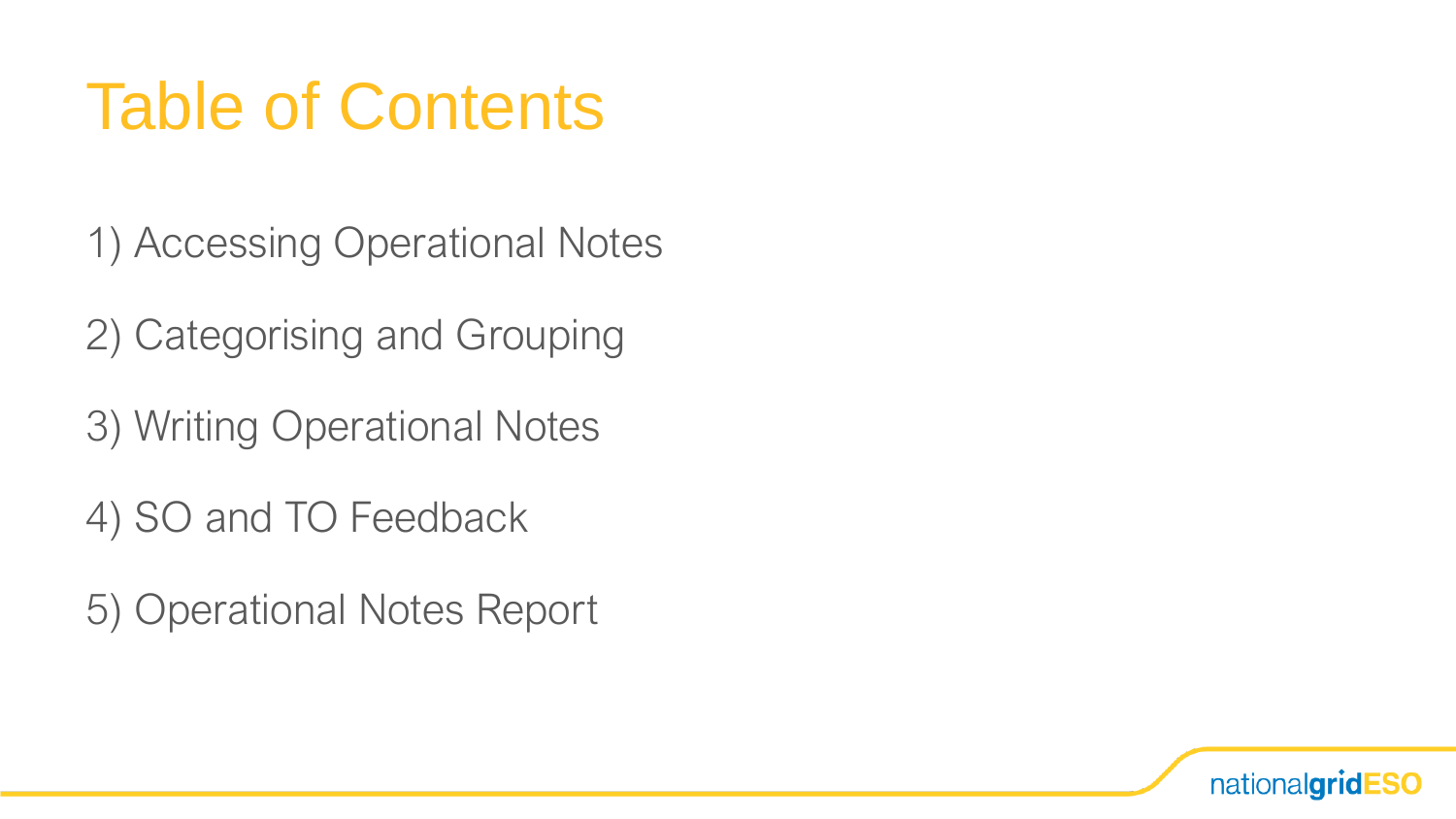### Accessing Operational Notes

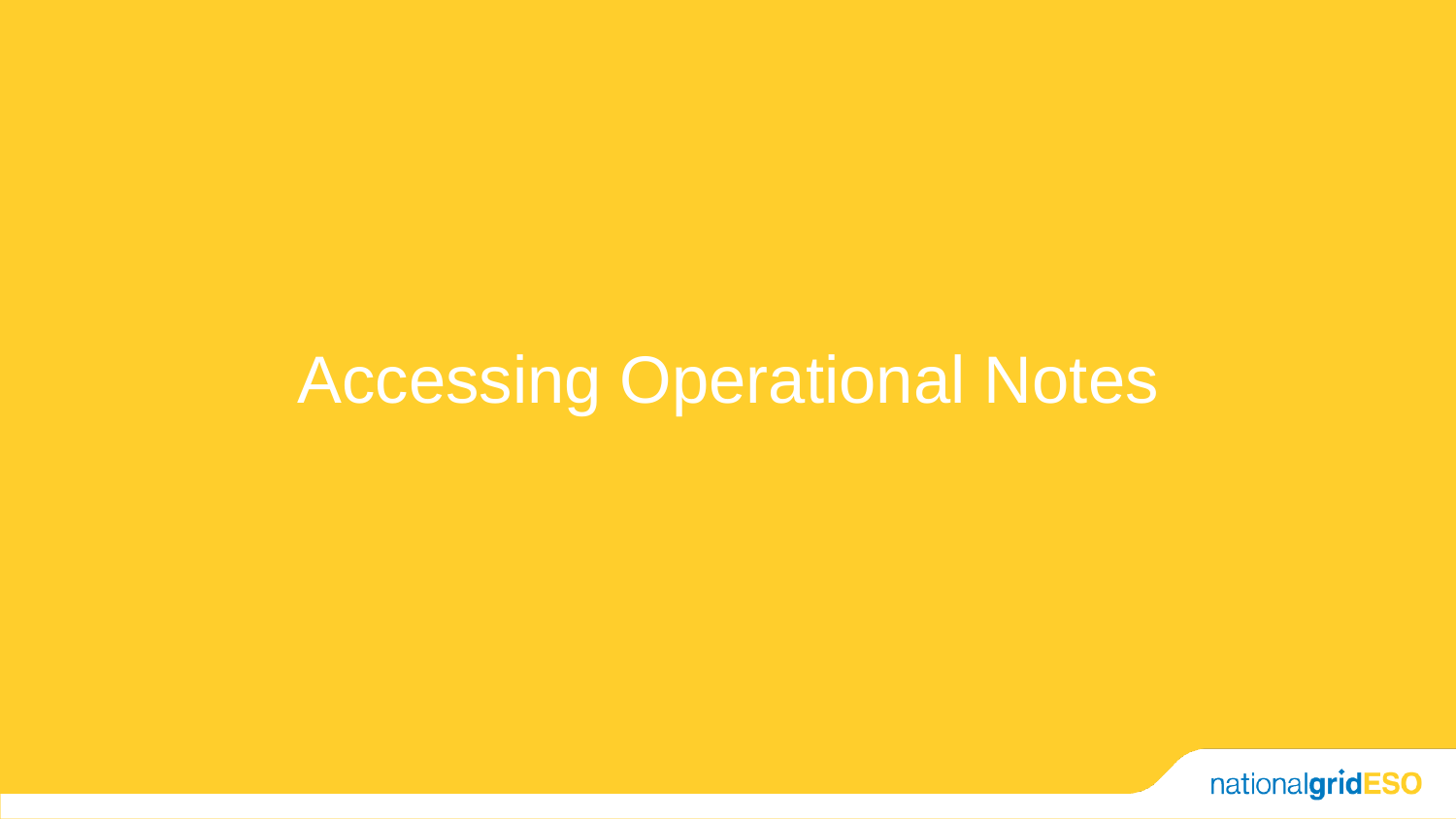#### Accessing Operational Notes (1/4)

- Operational Notes can be accessed directly from an Outage, this will be referred to as the Single Operational Note view
- First, go to an **Outage**
- From the Details tab, navigate to the Operational Notes section
- Click on Start Date Operational Note or End Date Operational Note

| $_{\text{Outage}}^{\text{Outage}}$ ON-0011907<br>므      |                   |                                             |                                           |                           |                                |         |     |
|---------------------------------------------------------|-------------------|---------------------------------------------|-------------------------------------------|---------------------------|--------------------------------|---------|-----|
| Outage Type Description<br>Planned Outage               | Status<br>Planned | Planned Start Date/Time<br>15/06/2021 12:00 | Planned End Date/Time<br>29/06/2021 12:00 | Duration (Days)<br>15     | Basic Outage Code<br>FAWLX20-A |         |     |
| $\checkmark$                                            |                   | $\checkmark$                                | $\checkmark$                              | $\checkmark$              |                                | Planned | Sta |
| Related<br>Details                                      |                   |                                             |                                           |                           |                                |         |     |
|                                                         |                   |                                             |                                           |                           |                                |         |     |
|                                                         |                   |                                             |                                           |                           |                                |         |     |
|                                                         |                   |                                             |                                           |                           |                                |         |     |
| $\vee$ Operational Notes<br>Start Date Operational Note |                   |                                             |                                           | End Date Operational Note |                                |         |     |
| OP-00004086                                             |                   |                                             | OP-00004087                               |                           |                                |         |     |

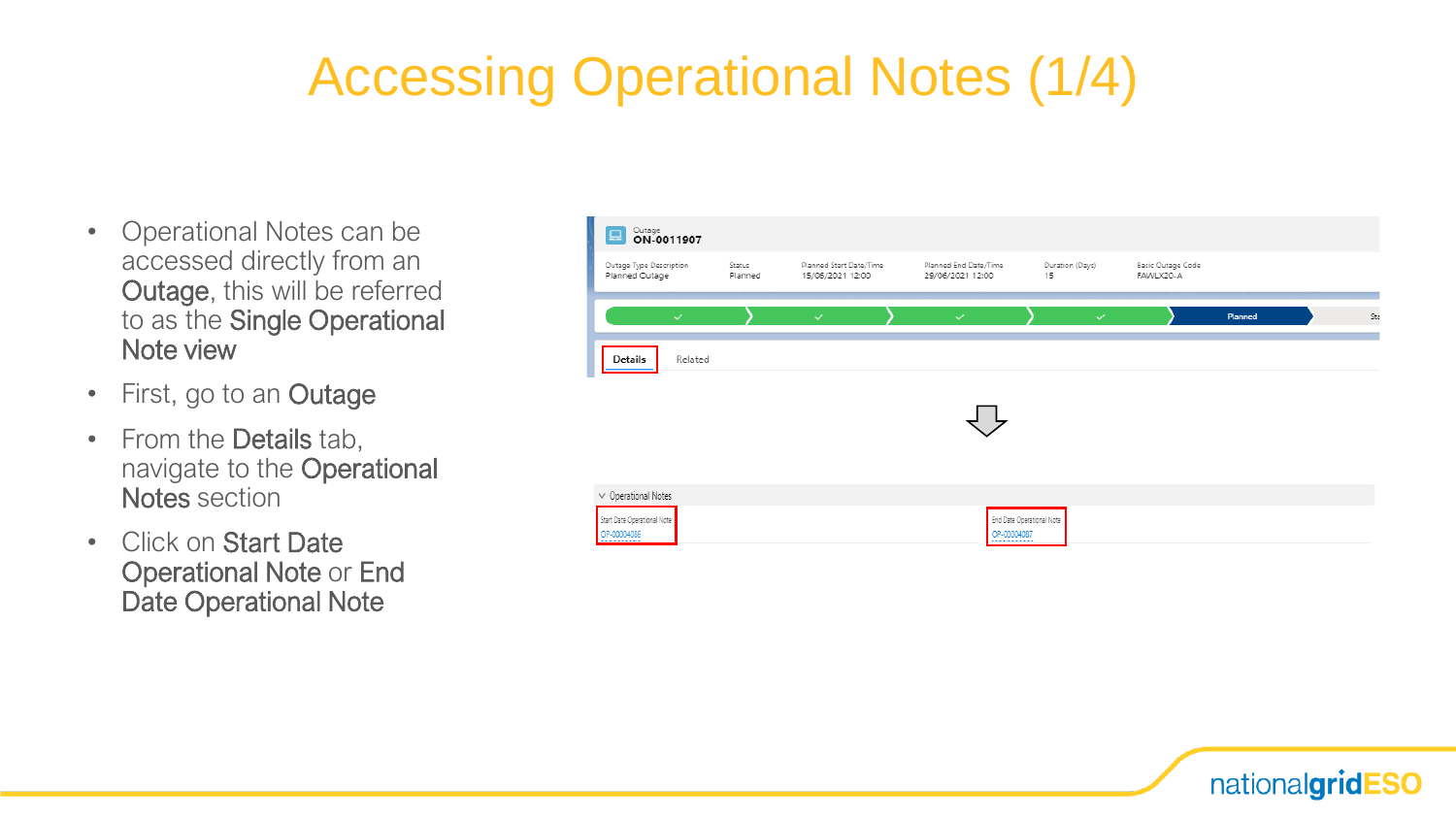#### Accessing Operational Notes (2/4)

- Operational Notes can also be accessed from the Search Outage page; this will be referred to as the Bulk Operational Notes view
- Populate fields to refine the search
- Details on what fields that should be populated are shown on the next slide and in the screenshot on the right
- There must be a **Status** selected in order to return Operational Notes
- Click on Search Operational Notes
- This will load both Starting and Ending Operational Notes
- Please note you can only run Operational Notes of up to 7 days worth otherwise an error code will appear.



nationalgridESO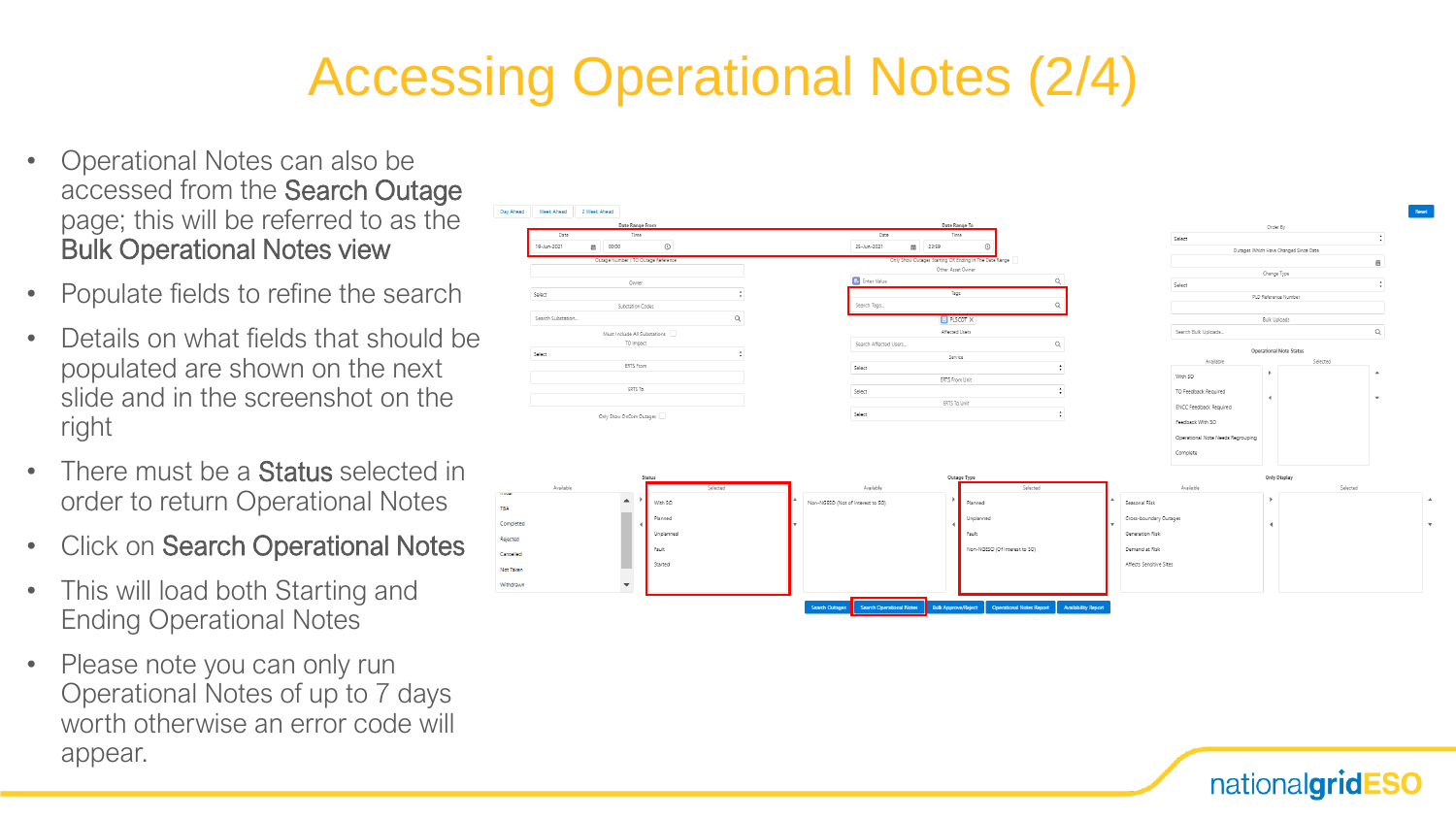#### Accessing Operational Notes (3/4)

|                                |                                                                 | Search Outage                                                                                                                                          |                                       |
|--------------------------------|-----------------------------------------------------------------|--------------------------------------------------------------------------------------------------------------------------------------------------------|---------------------------------------|
|                                | Day Ahead   Week Ahead   2 Week Ahead<br><b>Date Range From</b> | Date Range To                                                                                                                                          |                                       |
|                                | Time<br>Date                                                    | Time<br>Date                                                                                                                                           | Order By<br>Select                    |
|                                | 00:00<br>07-Aug-2021                                            | 13-Aug-2021<br>■ 23:59                                                                                                                                 | Outages Which Have Changed Since Date |
|                                | Outage Number / TO Outage Reference                             | Only Show Outages Starting OR                                                                                                                          |                                       |
|                                |                                                                 | Ending In The Date Range<br>Other Asset Owner                                                                                                          | Change Type                           |
| • Populate fields as shown to  | Owner                                                           | <b>Fr</b> Enter Value                                                                                                                                  | Select                                |
|                                | Select                                                          | Tags                                                                                                                                                   | PLD Reference Number                  |
| the right when running an      | Substation Codes                                                | Search Tags                                                                                                                                            |                                       |
|                                | Search Substation.                                              | <b>D</b> PLSCOT X                                                                                                                                      | Bulk Uploads                          |
| Operational Notes query.       | Must Include All Substations                                    | Affected Users                                                                                                                                         | Search Bulk Uploads.,                 |
|                                | TO Impact<br>Select                                             | Search Affected Users                                                                                                                                  | <b>Operational Note Status</b>        |
|                                | ERTS From                                                       | Service                                                                                                                                                | Selected<br>Available                 |
| • The Outage Types are         |                                                                 | Select                                                                                                                                                 | With SO                               |
|                                | ERTS To                                                         | ERTS From Unit                                                                                                                                         | TO Feedback Required                  |
| selected to match the          |                                                                 | Select                                                                                                                                                 | <b>ENCC Feedback Required</b>         |
|                                | Only Show OnCom Outages                                         | ERTS To Unit                                                                                                                                           |                                       |
|                                |                                                                 | Select                                                                                                                                                 | Feedback With SO                      |
| selected Status' i.e. keep the |                                                                 |                                                                                                                                                        | Operational Note Needs Regrouping     |
|                                |                                                                 |                                                                                                                                                        | Complete                              |
| default Outage Type            |                                                                 |                                                                                                                                                        |                                       |
|                                |                                                                 | Outage Type                                                                                                                                            | Only Display                          |
| selections, with the addition  | Available<br>Selected<br><b>TBA</b>                             | Available<br>Selected                                                                                                                                  | Available<br>Selected                 |
|                                | $\blacktriangle$<br>With SO                                     | Non-NGESO (Not of Interest to SO)<br>Planned                                                                                                           | Seasonal Risk                         |
| of Non-NGESO (Of Interest      | Completed<br>Planned                                            | Unplanned                                                                                                                                              | Cross-boundary Outages                |
|                                | Rejected<br>Unplanned                                           | Fault                                                                                                                                                  | Generation Risk                       |
| to SO) to view any Outages     | Cancelled                                                       |                                                                                                                                                        |                                       |
|                                | Fault<br>Not Taken                                              | Non-NGESO (Of Interest to SO)                                                                                                                          | Demand at Risk                        |
| submitted by DNO's into        | Started                                                         |                                                                                                                                                        | Affects Sensitive Sites               |
|                                | Withdrawn                                                       |                                                                                                                                                        |                                       |
| eNAMS.                         | Archived                                                        |                                                                                                                                                        |                                       |
|                                |                                                                 | <b>Bulk Approve/Reject</b><br><b>Search Operational Notes</b><br><b>Operational Notes Report</b><br><b>Availability Repor</b><br><b>Search Outages</b> |                                       |
|                                |                                                                 |                                                                                                                                                        |                                       |

nationalgridESO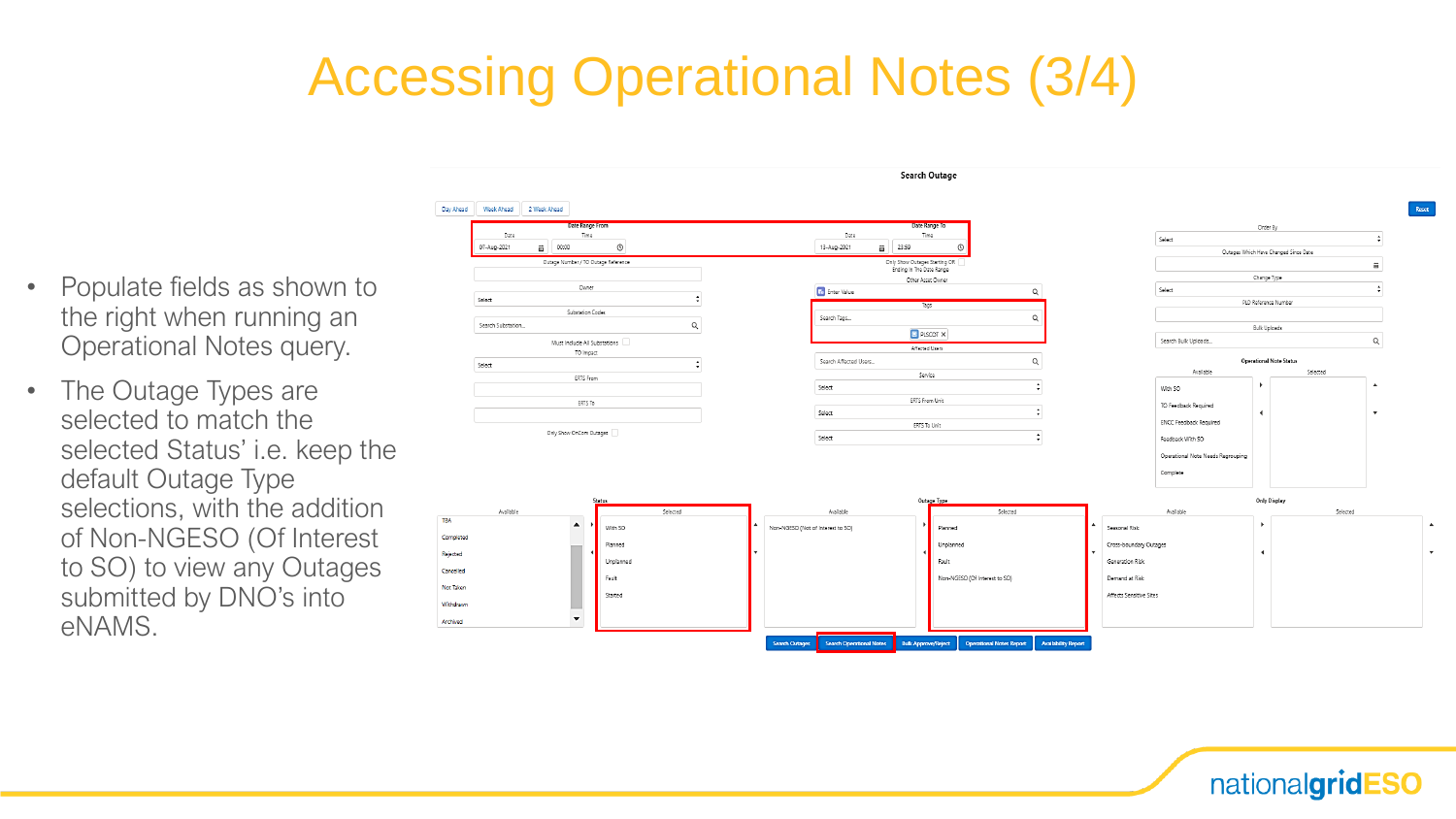#### Accessing Operational Notes (4/4)

- Start/End Date Notes are shown, you can filter by day by clicking the relevant day at the top
- Daily Notes will not automatically load on the Operational Notes page
- To view these, the user should click on Load Daily Notes
- Now a Daily Operational Notes row will show the notes for all Daily Outages that pass through that date and meet the search criteria.

|                                                                                                                                       | ີ<br>----<br>refresh which<br>retains the<br>search |
|---------------------------------------------------------------------------------------------------------------------------------------|-----------------------------------------------------|
| <b>Operational Notes</b>                                                                                                              | criteria and                                        |
| Back                                                                                                                                  | simply                                              |
| Refresh                                                                                                                               | updates the                                         |
| Saturday 2021-06-19 Sunday 2021-06-20 Monday 2021-06-21 Tuesday 2021-06-22 Wednesday 2021-06-23 Thursday 2021-06-24 Friday 2021-06-25 | current page,                                       |
| > Start Date Note -5                                                                                                                  | unlike a                                            |
| > End Date Note -2<br>Load Daily Notes                                                                                                | "hard" refresh                                      |
|                                                                                                                                       | using the                                           |
|                                                                                                                                       | refresh<br>button on IE                             |
| <b>Operational Notes</b>                                                                                                              | or Chrome.                                          |
| Back<br>Refresh                                                                                                                       |                                                     |
| Saturday 2021-06-19 Sunday 2021-06-20 Monday 2021-06-21 Tuesday 2021-06-22 Wednesday 2021-06-23 Thursday 2021-06-24 Friday 2021-06-25 |                                                     |
| > Start Date Note -5                                                                                                                  |                                                     |
| > End Date Note -2                                                                                                                    |                                                     |
| > Daily Operational Notes -67                                                                                                         |                                                     |



Tip: Click Refresh to do a "soft"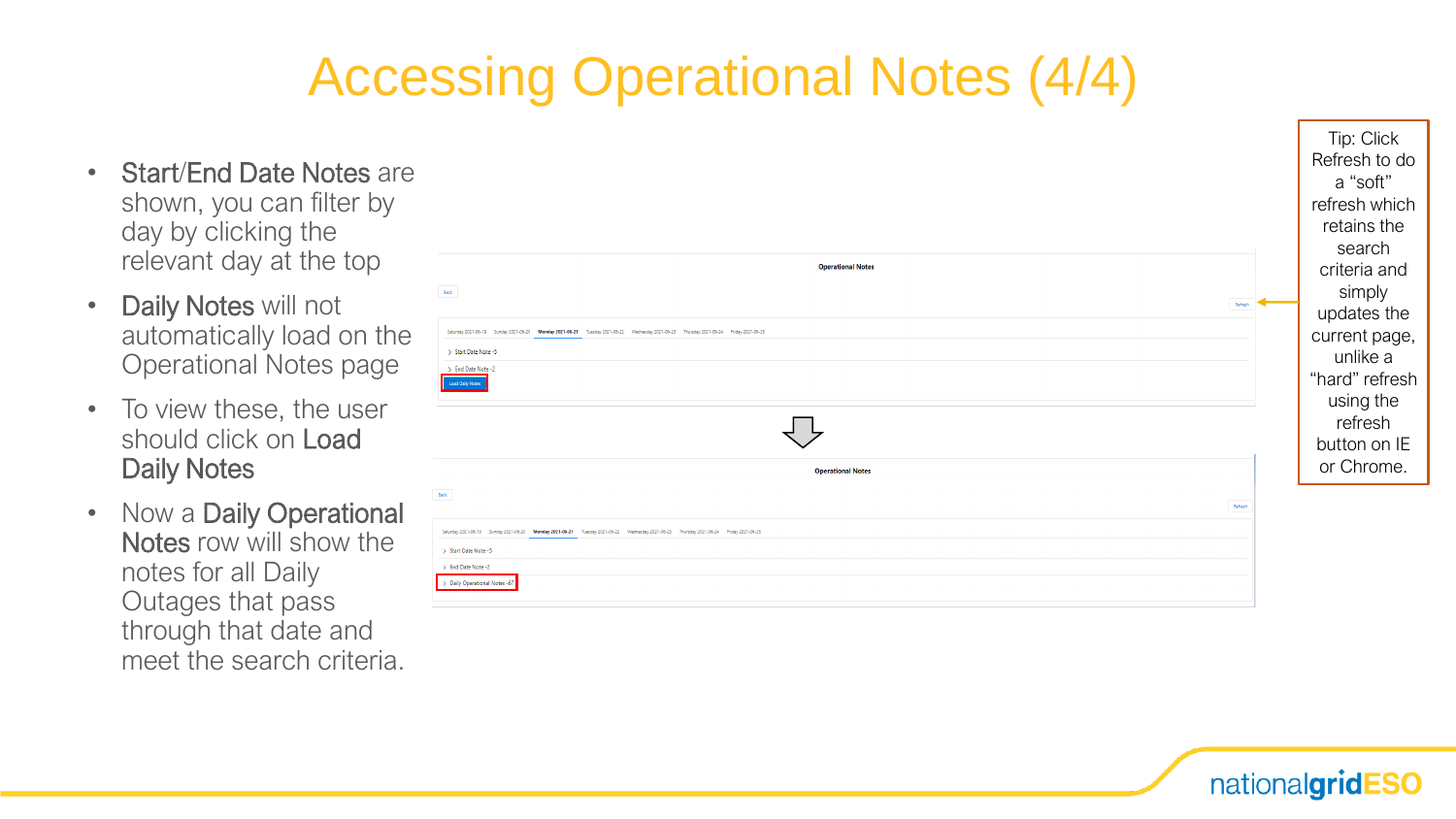Categorising and Grouping **Operational Notes** 

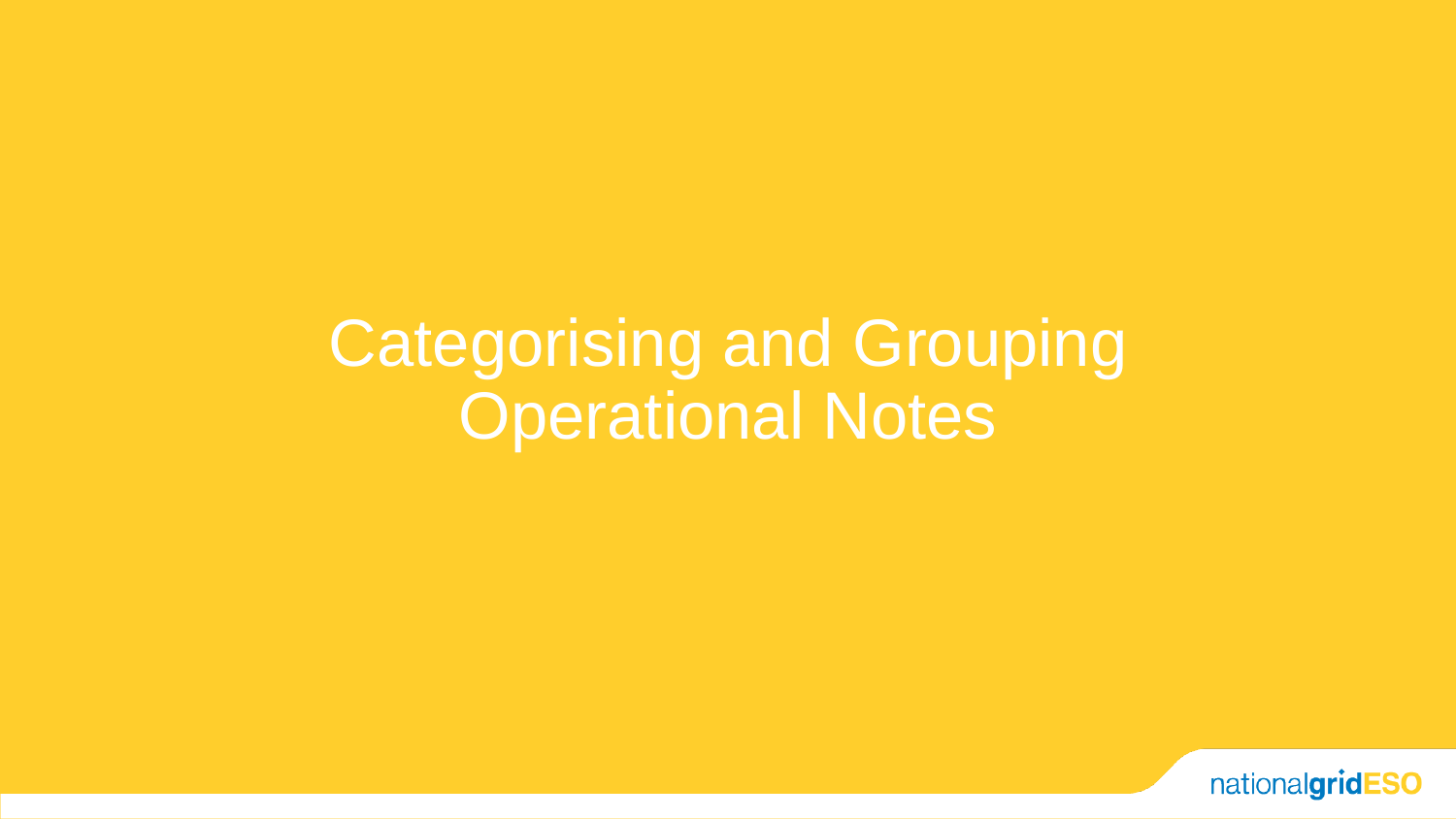#### Categorising Operational Notes

- From the Bulk Operational Notes view, click each row with a > arrow to expand the notes
- Each Operational Note is assigned an OP reference number (i.e. OP-00001050)
- This OP number can be searched for and found using the Global Search in eNAMS
- A **Note Type** can be assigned by clicking on the Note Type field
- Select the appropriate Note Type category (same options as TOGA with the addition of Offshore Outages option)
- Select **Refresh** in the top right hand corner to see the categorisations take effect



**Operational Notes** 

| Note Type                              |   |
|----------------------------------------|---|
| TO Outages                             | - |
| --None--                               |   |
| Commissioning                          |   |
| $\checkmark$ TO Outages                |   |
| <b>Protection Depletions</b>           |   |
| Offshore Outages                       |   |
| <b>Information Bookings</b>            |   |
| <b>DNO Outages</b>                     |   |
| Protection Depletions By Third Parties |   |
| <b>IET Tests</b>                       |   |
| No Note Required                       |   |

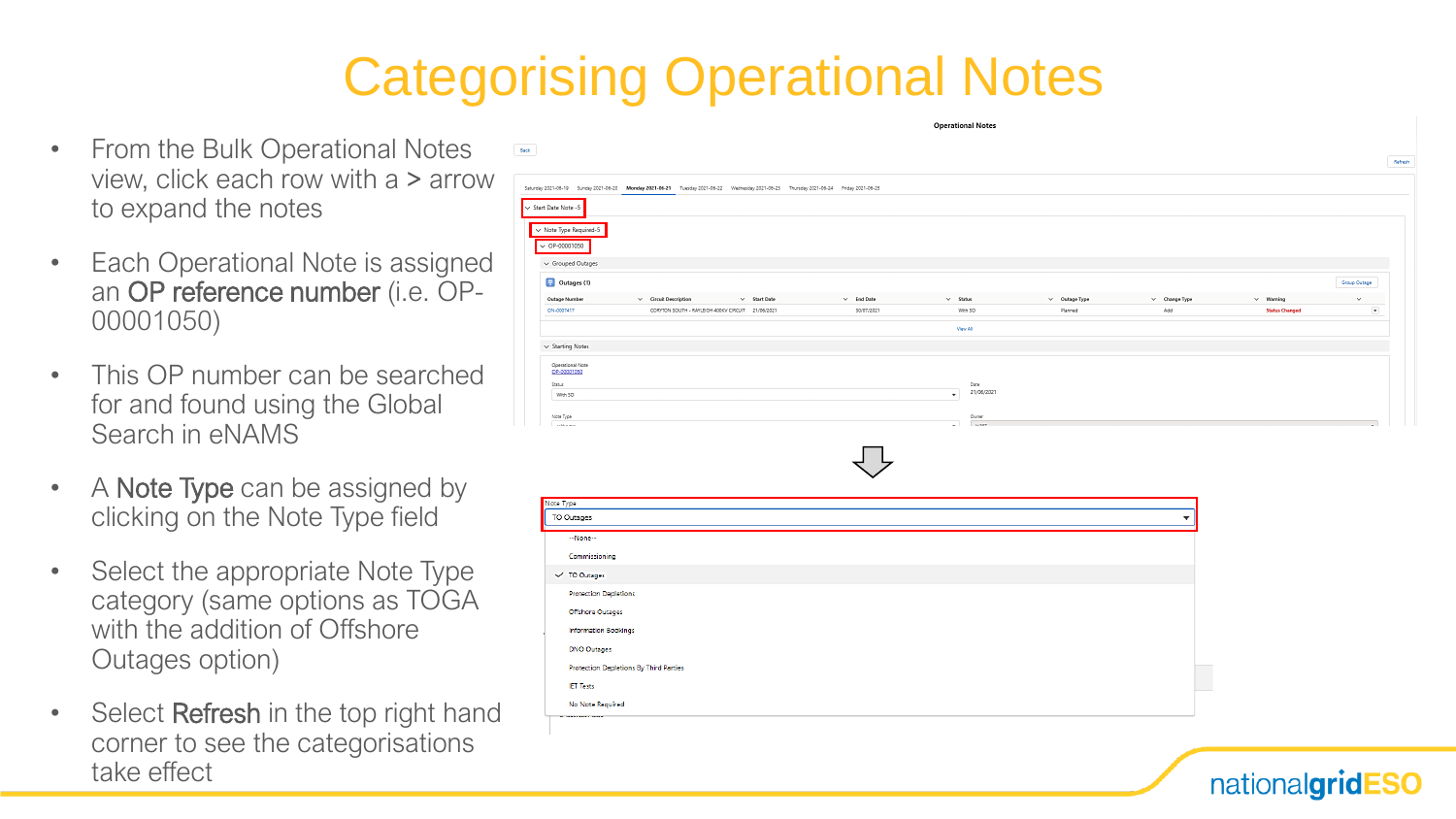#### Grouping Operational Notes

- Before or after Categorising an Outage, you may Group Outages together (up to 10) to form a single Operational Notes for multiple bookings.
- Click on Group Outage in the Outages field (note: a limitation is that With SO bookings cannot be grouped to another booking)
- This will open a **Search Outage** page with dates and Owner field already populated
- Though a date range is displayed, it should be noted that only Outages with a Start / End Date matching the Operational Note / Outage being grouped will be returned
- The Owner field in Search Outage will default to the owner of the Outage being grouped, but the user can change the Owner search should they wish
- Click Search Outages, then select the relevant Outage to group with using the checkbox on the left hand column, then click Add Outages to group
- It should be noted that it is not possible to group a With SO Outage

|  |  | Saturday 2021-06-19 Sunday 2021-06-20 Monday 2021-06-21 Tuesday 2021-06-22 Vednesday 2021-06-23 Thursday 2021-06-24 Friday 2021-06-25 |  |
|--|--|---------------------------------------------------------------------------------------------------------------------------------------|--|

| $\vee$ Circuit Description<br>$\vee$ Start Date<br>21/06/2021<br>Testing                                                                                                                                                                                                                                | $\vee$ End Date<br>23/06/2021                                                                                                                                                                                                                |                                                                                       | $\smallsmile$ Status<br>Planned<br>View All | $\vee$ Outage Type<br>Planned | $\vee$ Change Type<br>Add                                          | $\vee$ Warning                                                                                                                                                                                                                                     |                                      | Group Outage<br>$\checkmark$<br>$\left\vert \mathbf{v}\right\vert$ |                                                                                                                                         |
|---------------------------------------------------------------------------------------------------------------------------------------------------------------------------------------------------------------------------------------------------------------------------------------------------------|----------------------------------------------------------------------------------------------------------------------------------------------------------------------------------------------------------------------------------------------|---------------------------------------------------------------------------------------|---------------------------------------------|-------------------------------|--------------------------------------------------------------------|----------------------------------------------------------------------------------------------------------------------------------------------------------------------------------------------------------------------------------------------------|--------------------------------------|--------------------------------------------------------------------|-----------------------------------------------------------------------------------------------------------------------------------------|
|                                                                                                                                                                                                                                                                                                         |                                                                                                                                                                                                                                              |                                                                                       |                                             |                               |                                                                    |                                                                                                                                                                                                                                                    |                                      |                                                                    |                                                                                                                                         |
|                                                                                                                                                                                                                                                                                                         |                                                                                                                                                                                                                                              |                                                                                       |                                             |                               |                                                                    |                                                                                                                                                                                                                                                    |                                      |                                                                    |                                                                                                                                         |
|                                                                                                                                                                                                                                                                                                         |                                                                                                                                                                                                                                              |                                                                                       |                                             |                               |                                                                    |                                                                                                                                                                                                                                                    |                                      |                                                                    |                                                                                                                                         |
|                                                                                                                                                                                                                                                                                                         |                                                                                                                                                                                                                                              |                                                                                       |                                             |                               |                                                                    |                                                                                                                                                                                                                                                    |                                      |                                                                    |                                                                                                                                         |
|                                                                                                                                                                                                                                                                                                         |                                                                                                                                                                                                                                              |                                                                                       |                                             |                               |                                                                    |                                                                                                                                                                                                                                                    |                                      |                                                                    |                                                                                                                                         |
|                                                                                                                                                                                                                                                                                                         |                                                                                                                                                                                                                                              |                                                                                       |                                             |                               |                                                                    |                                                                                                                                                                                                                                                    |                                      |                                                                    |                                                                                                                                         |
|                                                                                                                                                                                                                                                                                                         |                                                                                                                                                                                                                                              |                                                                                       |                                             |                               |                                                                    |                                                                                                                                                                                                                                                    |                                      |                                                                    |                                                                                                                                         |
|                                                                                                                                                                                                                                                                                                         |                                                                                                                                                                                                                                              |                                                                                       |                                             |                               |                                                                    |                                                                                                                                                                                                                                                    |                                      |                                                                    |                                                                                                                                         |
|                                                                                                                                                                                                                                                                                                         |                                                                                                                                                                                                                                              |                                                                                       |                                             |                               |                                                                    |                                                                                                                                                                                                                                                    |                                      |                                                                    |                                                                                                                                         |
| Search Outage<br>Date Range To<br>Terra<br>Date<br>22-Jun-2021<br>$= 0000$<br>$\circ$<br>Only Show Outuges Starting OR [<br>Ending In The Date Range<br>Other Axust Owner<br><sup>2</sup> Enter Value<br>$\alpha$<br>Tests<br>Search Tags.<br>Q<br>Affected Users<br>Search Affected Lisers<br>$\alpha$ | Croler By<br>$\ddot{\phantom{a}}$<br>Select<br>Outages Which Have Changed Since Date<br>$\overline{\mathbf{m}}$<br>Change Type<br>$\ddot{\phantom{1}}$<br>Select<br>PLD Reference Number<br>Bulk Uploads<br>$\alpha$<br>Search Bulk Upleads. |                                                                                       | Outages<br>Back<br>Total 3 records found    |                               |                                                                    |                                                                                                                                                                                                                                                    |                                      |                                                                    | $\checkmark$                                                                                                                            |
| Service<br>$\div$<br>Select<br>ERIS From Unit                                                                                                                                                                                                                                                           | Available<br>Selected<br>With SO                                                                                                                                                                                                             |                                                                                       |                                             |                               | (BN1)<br>Beauly - Fort Au-                                         | 11:00:00<br>21/06/2021                                                                                                                                                                                                                             | 11:00:00<br>23/06/2021               |                                                                    |                                                                                                                                         |
| ERTS To Unit                                                                                                                                                                                                                                                                                            |                                                                                                                                                                                                                                              |                                                                                       |                                             |                               | (BG1)                                                              |                                                                                                                                                                                                                                                    |                                      |                                                                    |                                                                                                                                         |
|                                                                                                                                                                                                                                                                                                         | Feedback.                                                                                                                                                                                                                                    |                                                                                       | ON-0011885                                  | Completed                     | 400/275kV SGT3                                                     | 21/06/2021<br>Add<br>11:00:00                                                                                                                                                                                                                      | 29/06/2021<br>11:00:00               | SHETL                                                              |                                                                                                                                         |
|                                                                                                                                                                                                                                                                                                         | Complete                                                                                                                                                                                                                                     |                                                                                       |                                             |                               |                                                                    |                                                                                                                                                                                                                                                    |                                      |                                                                    |                                                                                                                                         |
|                                                                                                                                                                                                                                                                                                         |                                                                                                                                                                                                                                              |                                                                                       |                                             |                               | <b>Add Outages</b>                                                 |                                                                                                                                                                                                                                                    |                                      |                                                                    |                                                                                                                                         |
| Available<br>Salartari<br>$\blacktriangle$<br>Non-NGESD (Of Inter<br>Planned<br>Non-NGESD (Not of L.<br>Unplanned<br>Fault                                                                                                                                                                              | Available<br>Salarted<br>٠<br>Seasonal Risk<br>Cross boundary Outa.<br>$\overline{\phantom{a}}$<br>Generation Risk<br>Domand at Risk<br>Affects Sensitive Sites                                                                              |                                                                                       |                                             |                               | Success!<br>Ø                                                      |                                                                                                                                                                                                                                                    |                                      |                                                                    |                                                                                                                                         |
|                                                                                                                                                                                                                                                                                                         | $\div$<br>Select<br>$\vert \cdot \vert$<br>Select<br>Outage Type<br><b>Search Outage</b>                                                                                                                                                     | <b>Operational Note Status</b><br>TD Foodb<br>ENCC Fee.<br>Operation.<br>Only Display |                                             | ON-0011881<br>ON-0012205      | Outage N $\vee$   TO Outag $\vee$   Status<br>Completed<br>Planned | Please note a maximum of 200 records is returned - please consider using more specific filter criteria if this is exceeded.<br>Beauly - Fas-<br>Planned Outage nakyle 275kV<br>gustus 400kV<br>Planned Outage<br>Beauly<br>Planned Outage<br>& SR3 | 21/06/2021<br>Add<br>Add<br>11:00:00 | 23/06/2021<br>11:00:00<br>Selected Outages Grouped Successfully!   | $\vee$ Outage Ty $\vee$ Circuit De $\vee$ Additional $\vee$ Change Ty $\vee$ Planned St $\vee$ Planned E $\vee$ Owner<br>SHETL<br>SHETL |

nationalgridESO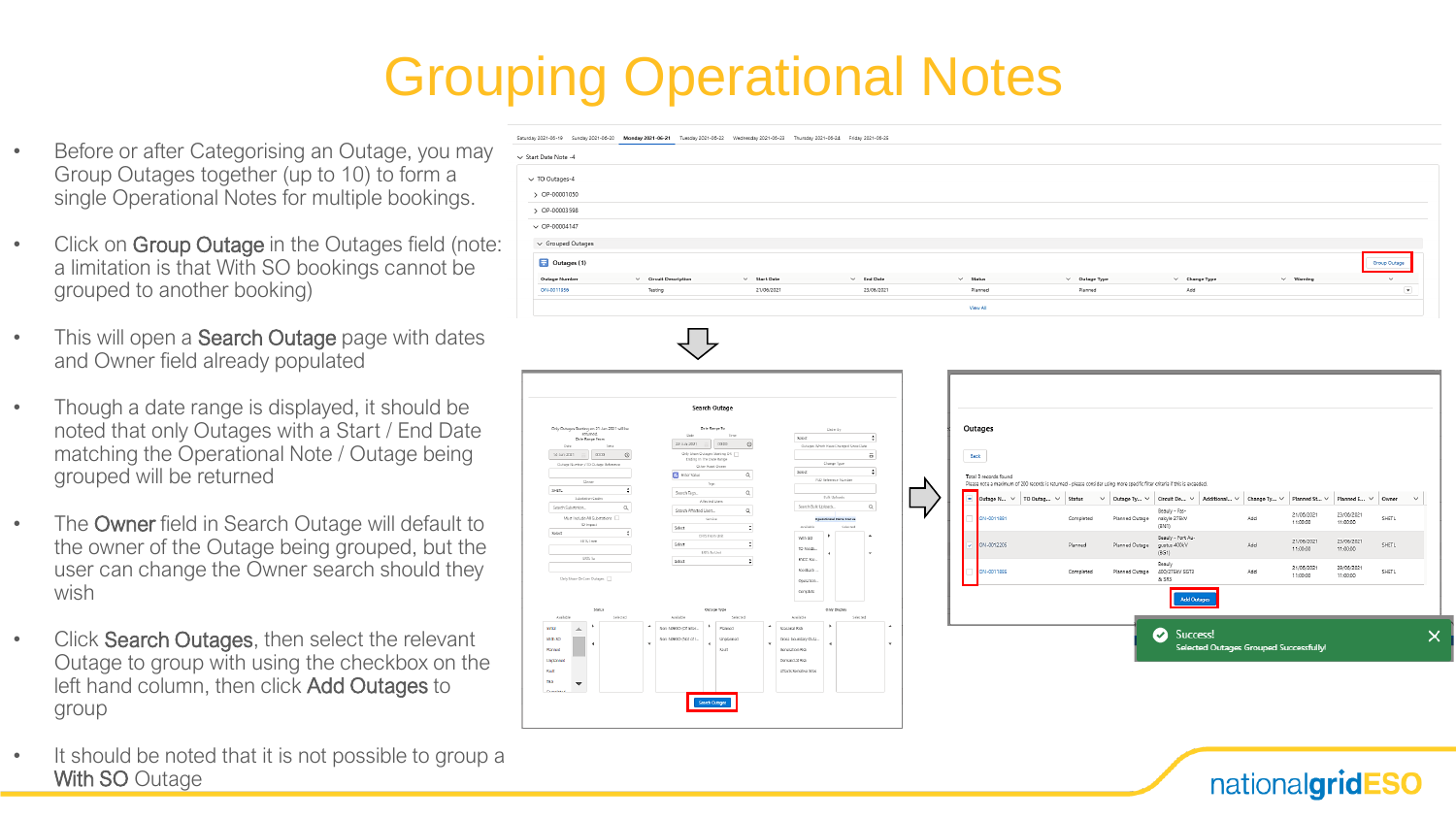#### Changes to Grouped Operational Notes

- Changes to Outages that form part of a Group will be advised in the Warning column of the Operational Note Outages field
- A list of Warnings include amongst others:
	- Status Changed (i.e. change of status e.g. outage signed in)
	- Grouping Changed (i.e. new grouping)
	- Date (i.e. date has changed)
- Each Warning will be concatenated using a comma onto any pre-existing Warnings
- It is important to highlight that the Warning field does not currently highlight the following:
	- No Warning to advise when there is an existing Change Request
	- No Warning to advise of the status of risks (Demand / Generation / Seasonal)

| Warning                 |  |
|-------------------------|--|
| <b>Grouping Changed</b> |  |
| Date, Grouping Changed  |  |
|                         |  |

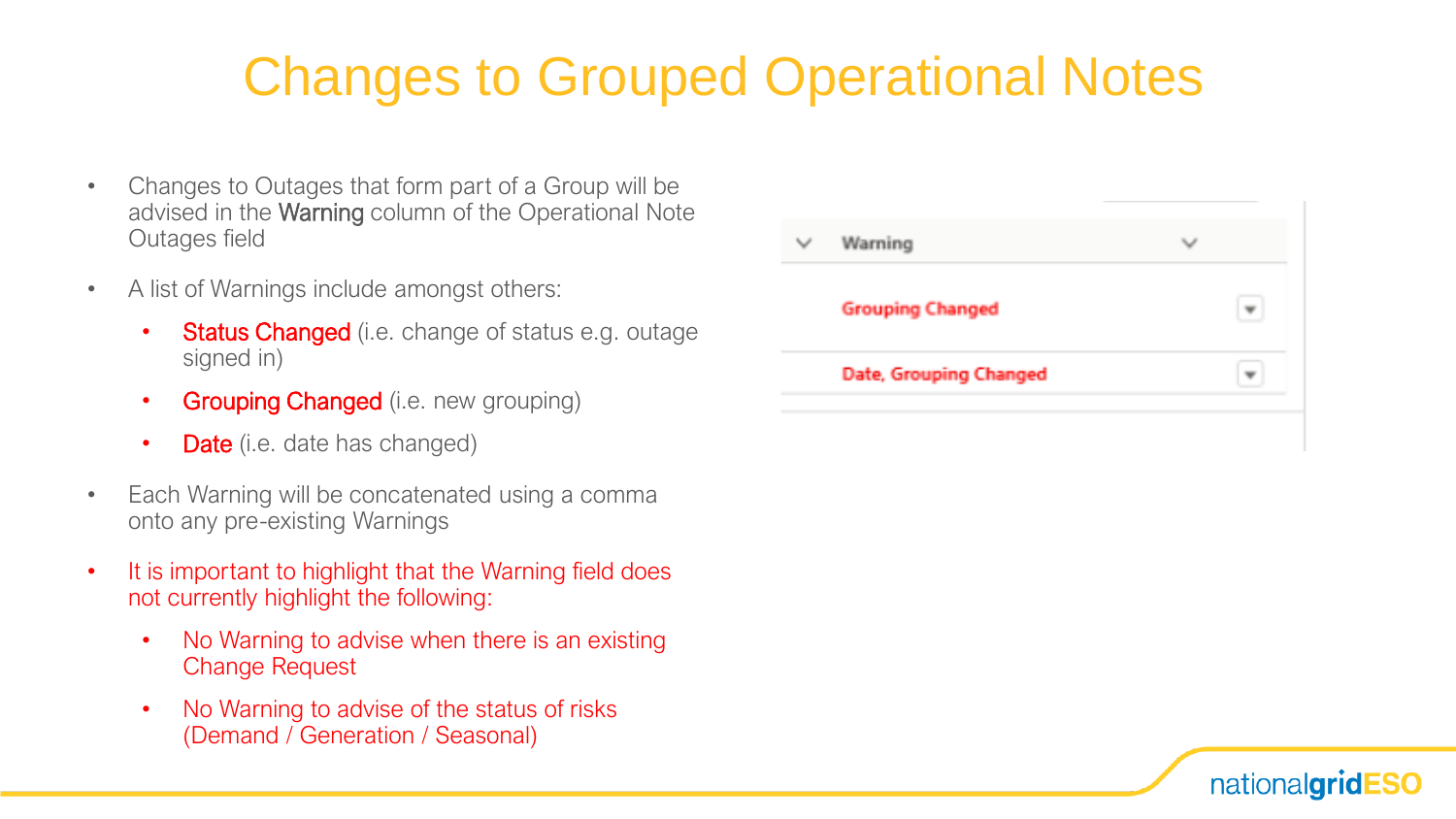### Writing Operational Notes

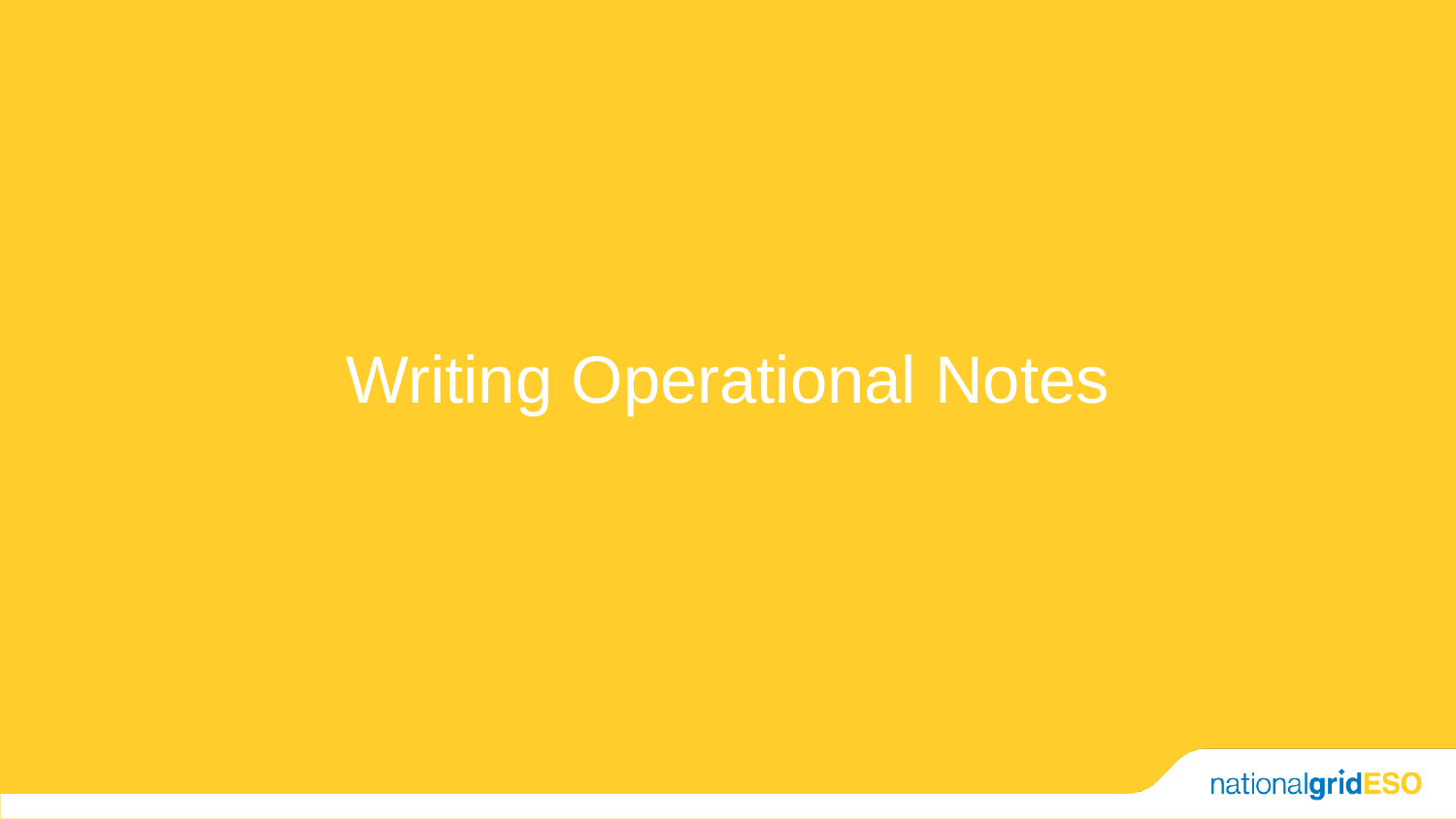#### Adding Related Outages

- In the Bulk Operational Notes view, scroll down to the Related Outages section
- In the Single Operational Note view, the Related Outages is shown on the right hand side of the page
- Click on Relate Outages button
- Define your Outage search criteria (by default the date range and Owner fields are populated but can be changed) and click Search Outages
- Select the relevant Outages and click Add Related Outages
- A green popup will appear if successful
- Click Refresh on the Operational Note page to see the Related Outages appear

| $\vee$ Related Outages |           |                |                                        |        |                        |                        |              |                |
|------------------------|-----------|----------------|----------------------------------------|--------|------------------------|------------------------|--------------|----------------|
| Related Outages (0)    |           |                |                                        |        |                        |                        |              | Relate Outages |
|                        |           |                |                                        |        |                        |                        |              |                |
| UIV-UUTTOOU<br>$\Box$  | muar      | Planned Outag  | Melgarve 400kV                         | muu    | 11:00:00               | 11:00:00               | <b>SMETL</b> |                |
| ON-0011879<br>◡        | With SO   | Planned Outag  | Denny North -<br>Melgarve 400kV        | Add    | 15/06/2021<br>11:00:00 | 17/06/2021<br>11:00:00 | SHETL        |                |
| ON 0011875<br>v        | Planned   | Planned Outag  | Denny North -<br>Melgarve 400kV        | Update | 16/06/2021<br>11:00:00 | 18/06/2021<br>11:00:00 | SHETL        |                |
| ON-0012080             | Planned   | Planned Outage | Beauly - Fas-<br>nakyle 275kV<br>(BN1) | Add    | 17/06/2021<br>11:00:00 | 17/06/2021<br>11:00:00 | SHETL        |                |
| ON-0012081<br>v        | Planned   | Planned Outage | Beauly - Fas-<br>nakyle 275kV<br>(BN1) | Add    | 17/06/2021<br>11:00:00 | 18/06/2021<br>11:00:00 | SHETL        |                |
| ON-0011881<br>v        | Completed | Planned Outage | Beauly - Fas-<br>nakyle 275kV<br>(BN1) | Add    | 21/06/2021<br>11:00:00 | 23/06/2021<br>11:00:00 | SHETL        |                |
| ON-0011885             | Completed | Planned Outage | Beauly<br>400/275kV SGT3<br>& SR3      | Add    | 21/06/2021<br>11:00:00 | 29/06/2021<br>11:00:00 | SHETL        |                |
|                        |           |                | <b>Add Related Outages</b>             |        |                        |                        |              |                |

Related Outage Created Successfully!

nationalgridESO

Success!

✓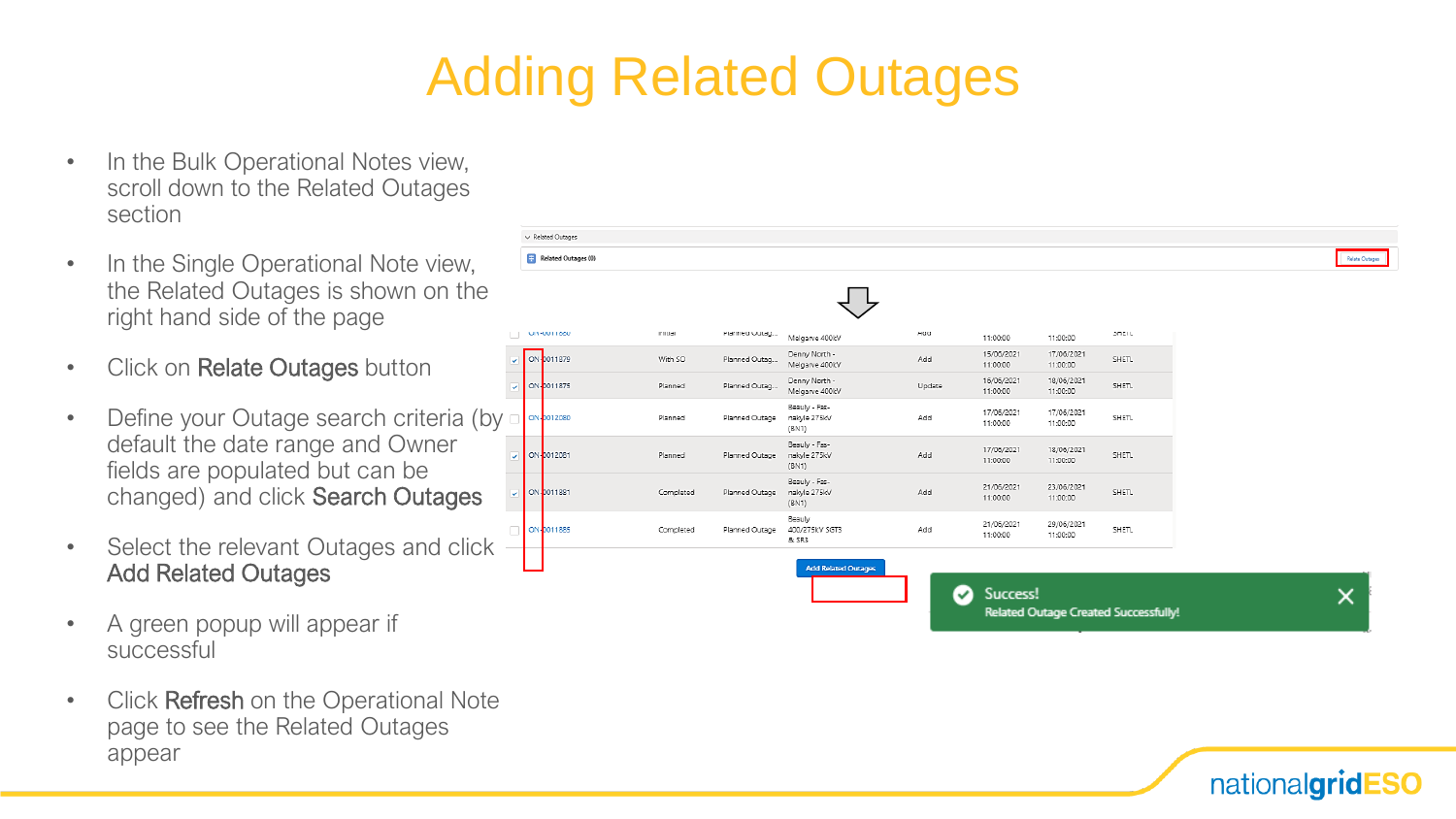#### Populating Operational Notes

- There are three fields where text can be stored that will be used when writing Outage Notes:
	- Operational Notes
		- This is used in the same way as in TOGA and will include all assessments & information that TO's and SO can view
	- SOFI
		- This field is used to store information that should only be visible to the SO Party i.e. individual generator constraints & agreements etc. This field is visible to the SO only.
	- Placement
		- This field can be used by Medium Term planners to provide advice. This field is visible to TO's.



Placement



 $\blacktriangledown$  12

 $\mathbb{R}$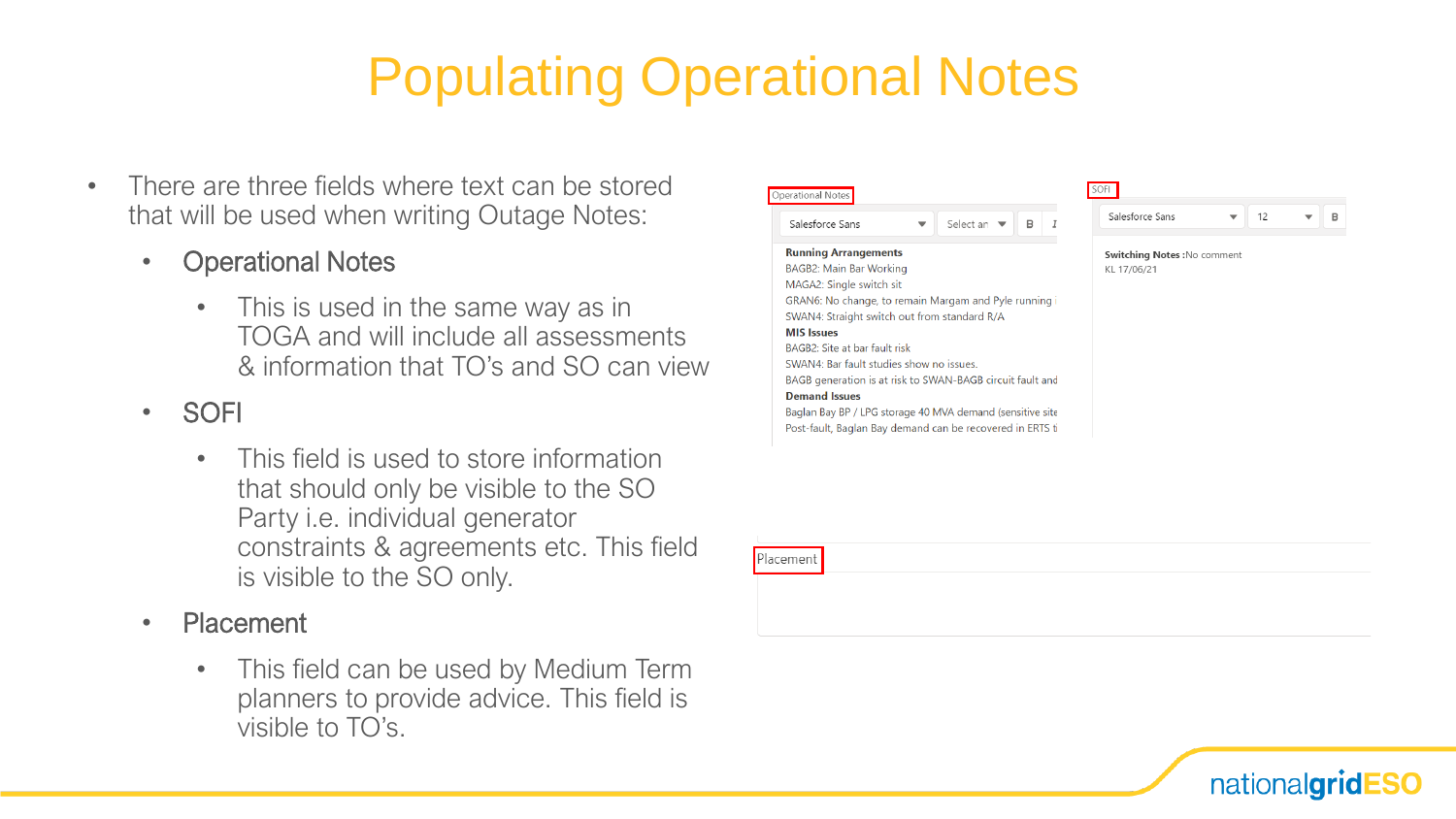#### Attaching Running Arrangements

• The Files field of Operational Notes includes the capability to attach almost any type of file up to 4.5MB. Click Add File to attach



- Once attached, any user can view the file in eNAMS
- Although Visio (.VSD) files can be attached, these types of files do not appear in the Operational Notes Report and therefore do not appear in a printout of the Operational **Notes**
- To ensure Running Arrangements appear in the printed reports, the diagram needs to be attached as an SVG file
- A macro has been written to automatically attach the Visio R/A to an Op Note from the MS Visio window, more information can be found in Work Instruction NAP-004.

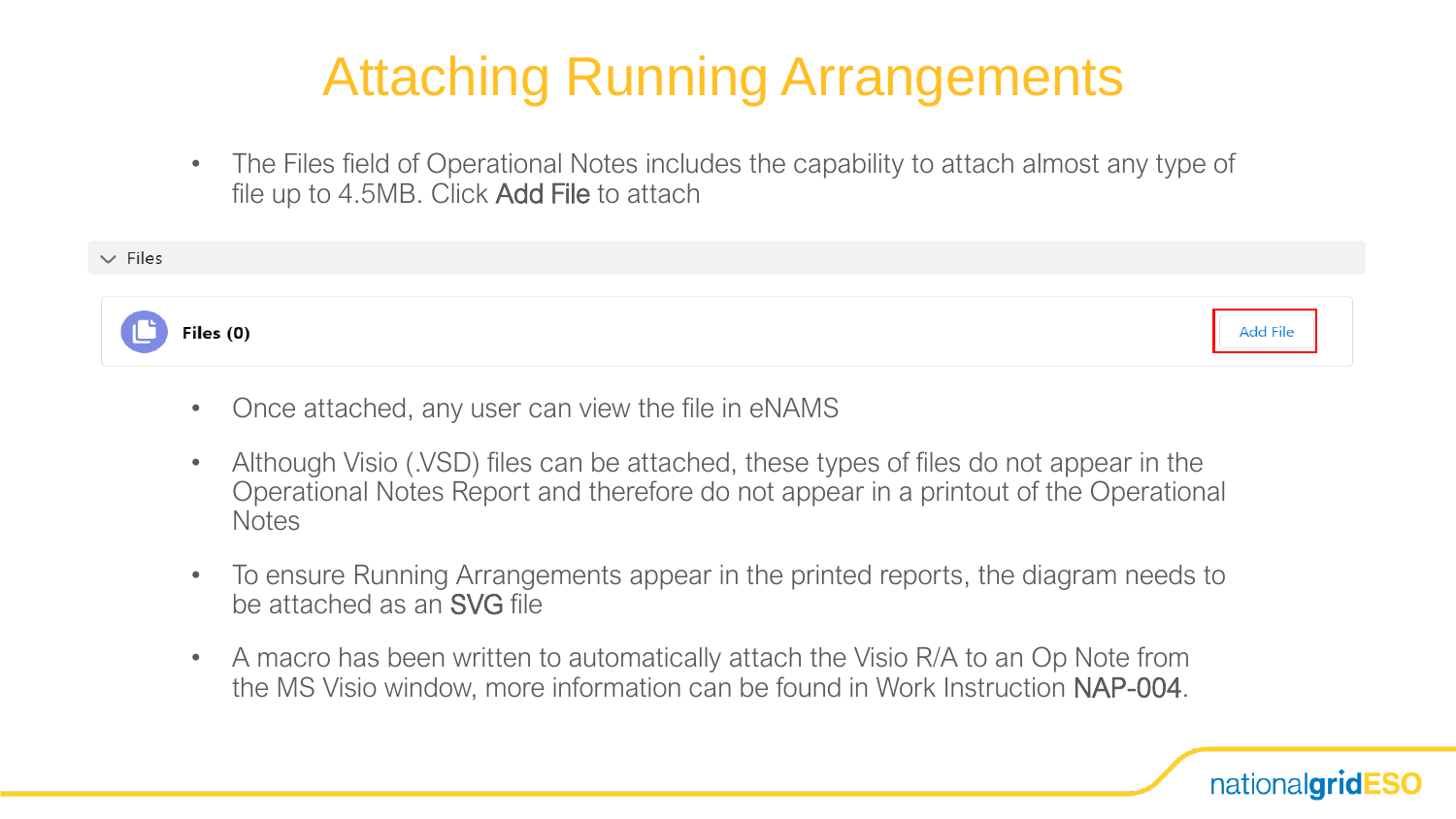#### SO and TO Feedback

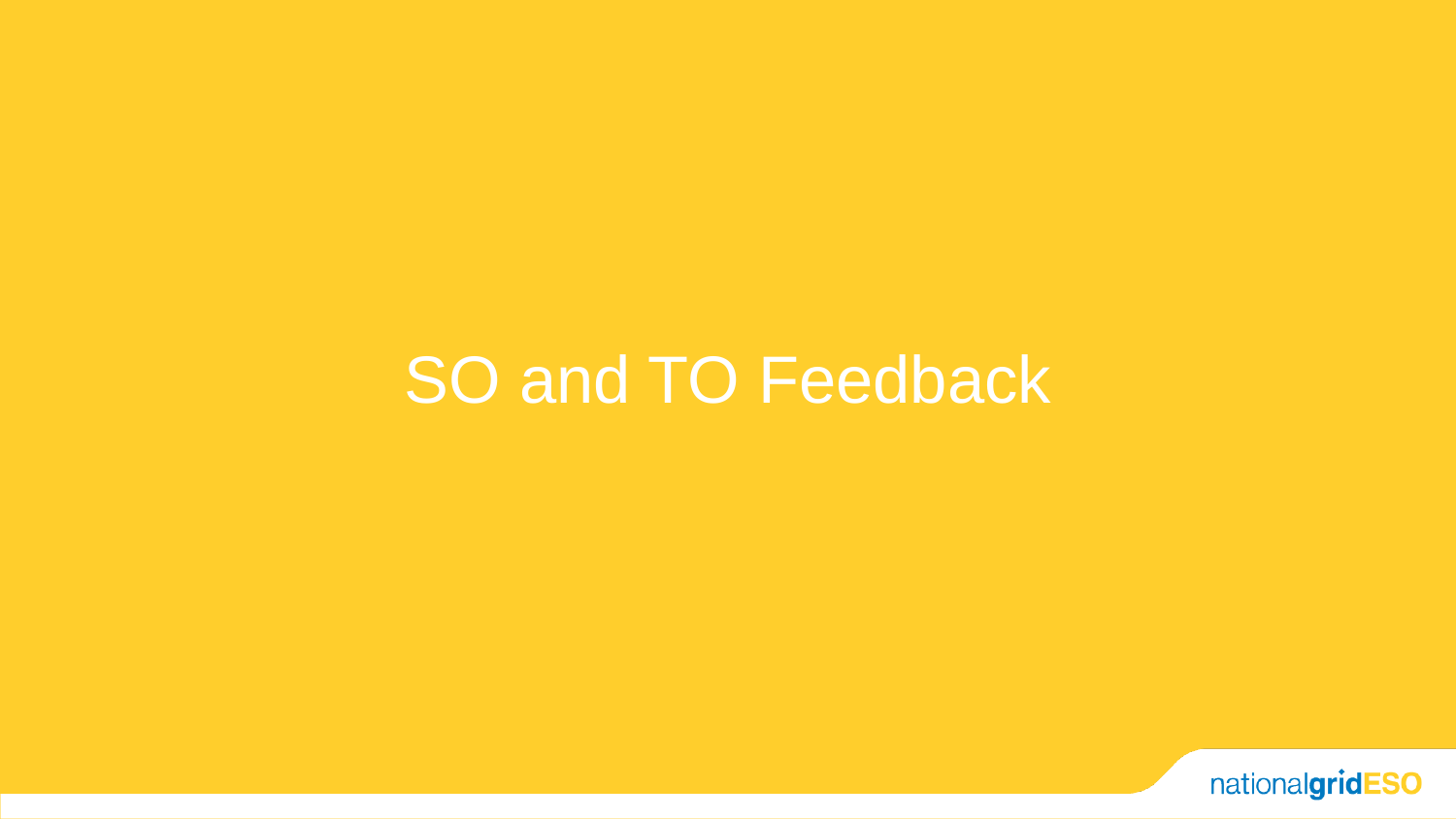#### Marking Operational Note for TO & ENCC Feedback

- To mark the Operational Note as requiring feedback, the Operational Note Status needs to be updated
- Go to the **Status** field and change to **Requires** ENCC and TO Input
- Do not change the Status to Operational Note Needs Regrouping as this will prevent further changes to the Operational Note Status (defect has been raised)
- When all the Outages associated with an Operational Note have been set to Complete, then the Operational Note Status field will automatically update to Complete.



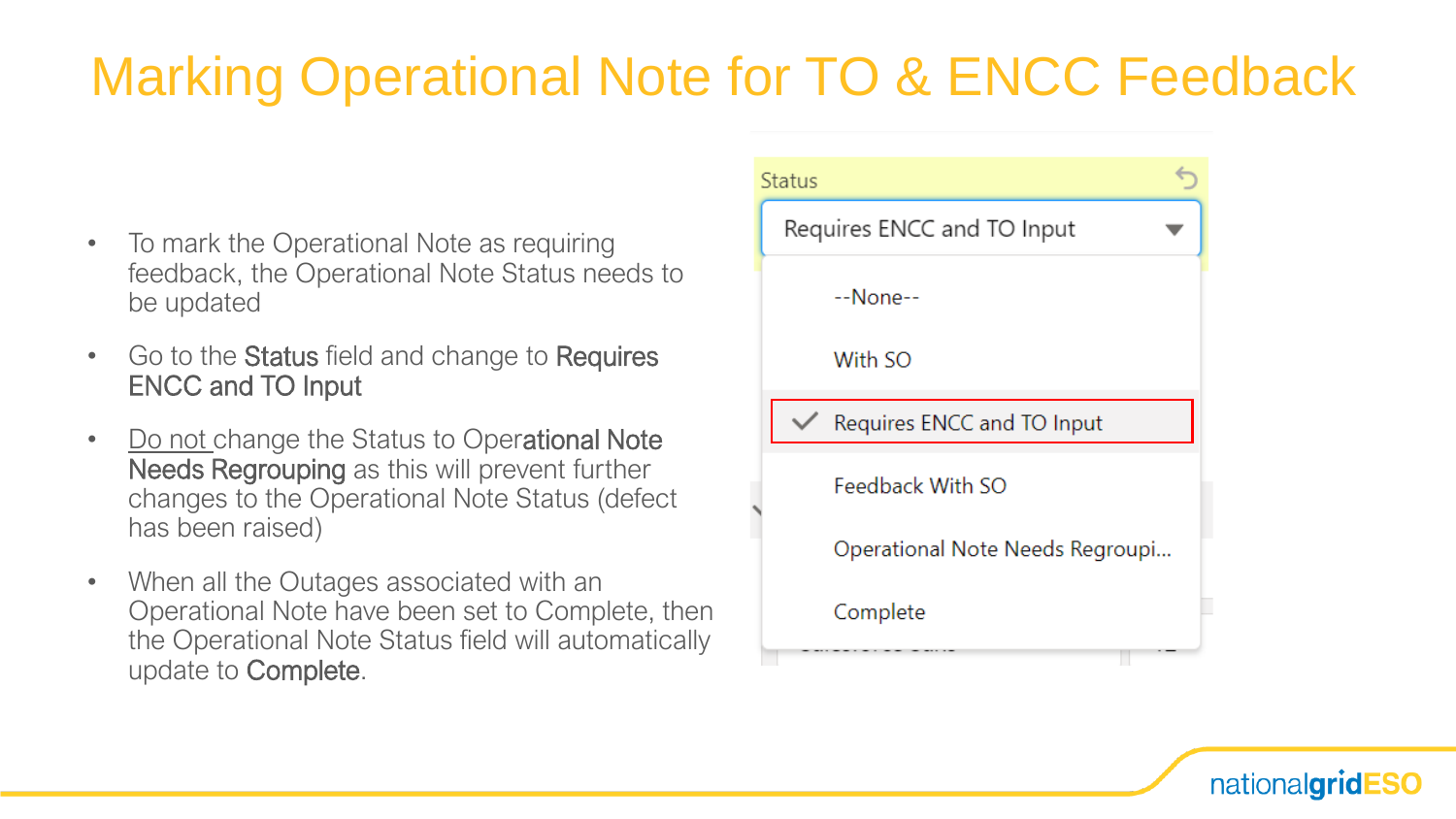#### Providing TO & ENCC Feedback

- The TO (or TO's for cross-boundary Outages) and ENCC can provide comments into the TO Comments and ENCC Comments fields respectively, within Operational Notes.
- When ENCC and TO have provided comments and ticked the TO Feedback Provided and ENCC Feedback Provided fields, the Status field of the Operational Note will automatically change to Feedback With SO

| TO Comments<br>Salesforce Sans $\bullet$ 12 $\bullet$ B $I \cup \mathcal{G}$<br>$\mathcal{L} = \left  \begin{array}{c c c c c} \mathbb{E} & \mathbb{E} & \mathbb{E} & \mathbb{E} & \mathbb{E} & \mathbb{E} & \mathbb{E} & \mathbb{E} \end{array} \right  \mathcal{L} = \left  \begin{array}{c c c c} \mathbb{E} & \mathbb{E} & \mathbb{E} & \mathbb{E} & \mathbb{E} & \mathbb{E} & \mathbb{E} \end{array} \right  \mathcal{L} = \left  \begin{array}{c c c c} \mathbb{E} & \mathbb{E} & \mathbb{E} & \mathbb{E} & \math$<br>TO comments added here | TO Feedback Provided<br>$\blacktriangledown$ |                                                       |
|----------------------------------------------------------------------------------------------------------------------------------------------------------------------------------------------------------------------------------------------------------------------------------------------------------------------------------------------------------------------------------------------------------------------------------------------------------------------------------------------------------------------------------------------------|----------------------------------------------|-------------------------------------------------------|
| <b>ENCC Comments</b><br>Salesforce Sans $\bullet$ 12 $\bullet$ B $I \cup \frac{C}{J}$<br>ENCC comments added here                                                                                                                                                                                                                                                                                                                                                                                                                                  | <b>ENCC Feedback Provided</b><br>⊻           | Status<br>Feedback With SO<br>$\overline{\mathbf{v}}$ |
|                                                                                                                                                                                                                                                                                                                                                                                                                                                                                                                                                    |                                              |                                                       |

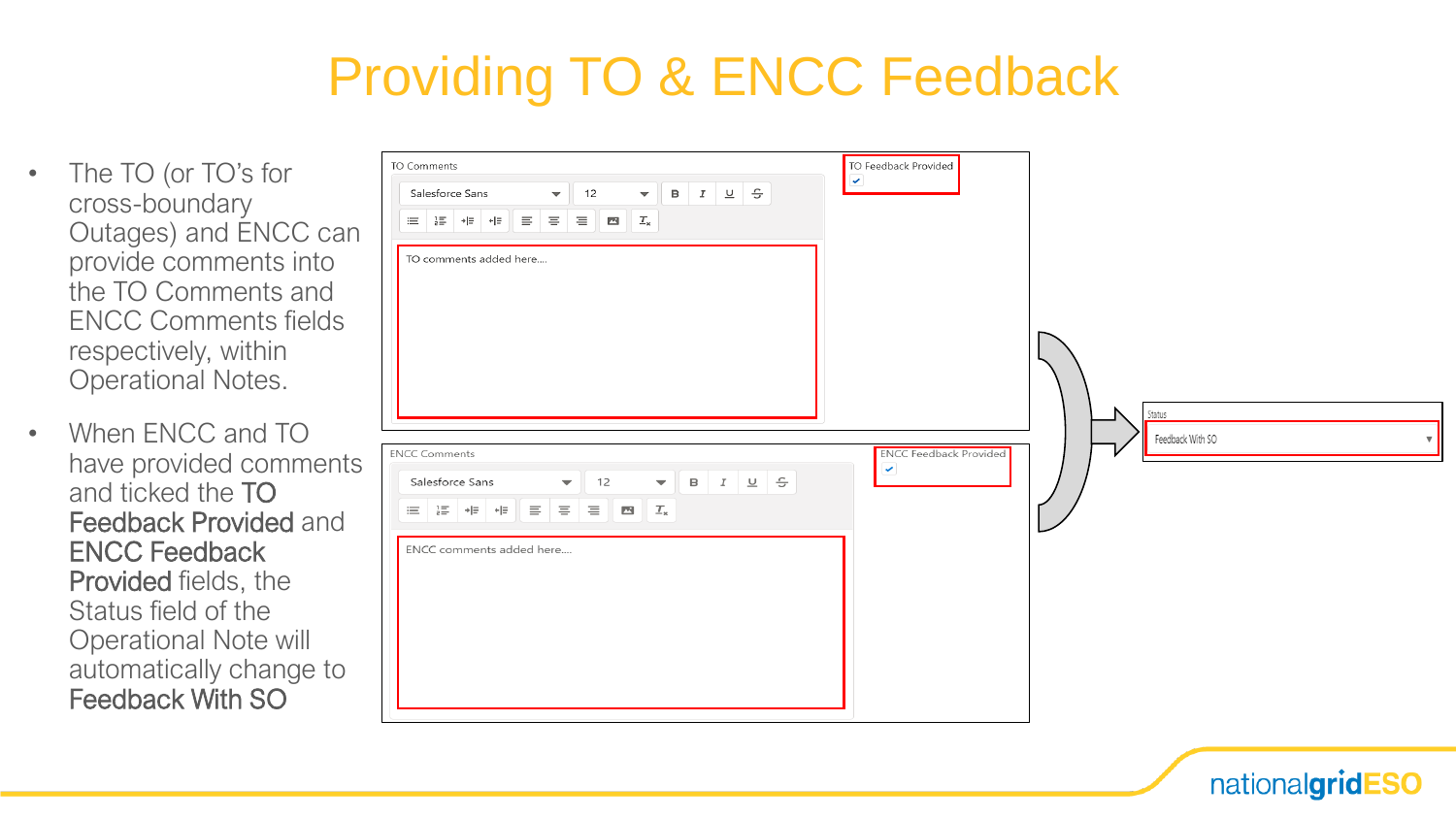#### Responding to TO & ENCC Feedback

- eNAMS does not have a separate field for responding to ENCC and TO Feedback (unlike TOGA).
- The planner shall use the same fields as those used to provide the feedback to provide responses
- This is done by colouring the response text red: (RGB: 255,0,0) for ease of colouring – see screenshots for clarity
- Please note colouring of text is only available via the Single Operational Note view and not the Bulk Operational Note view.

Please note all migrated SO responses will appear as shown

#### TO Comments **O**

TO feedback :1. Demand Issue: WPD usually interconnects Maga to Pyle during a Maga SGT outage so Maga isn't on SC risk. Do they have an outage on their network to prevent this (or has there been a permanent change)? 2. Protection and Limitation: Is WPD interconnecting Pyle1 to anything other than Maga? You mentioned needing the DAR out on Pyle SGT1 & 2 to avoid backcharging the MIS from WPD, but unless Pyle1 is interconnected outside of the Maga/Pyle, won't the Abth-Care-Pyle/ Abth-Pyle DC shutdown Maga and Pyle?



#### TO Comments **O**

TO feedback :1. Demand Issue: WPD usually interconnects Maga to Pyle during a Maga SGT outage so Maga isn't on SC risk. Do they have an outage on their network to prevent this (or has there been a permanent change)? NS 21/06/2021: Correct, WPD booking preventing this. Booking has now been added to related outages for clarity. Single circuit risk to demand for duration of outage.

2. Protection and Limitation: Is WPD interconnecting Pyle1 to anything other than Maga? You mentioned needing the DAR out on Pyle SGT1 & 2 to avoid backcharging the MIS from WPD, but unless Pyle1 is interconnected outside of the Maga/Pyle, won't the Abth-Care-Pyle/ Abth-Pyle DC shutdown Maga and Pyle?

NS 21/06/2021: Further information added to the Op Notes - see bit in bold

nationalgridESO

**FNCC Comments** SO feedback: This outage will off-load the NORT / SGT4 cct for switching time AJ / CV 28/3/21

SO Response: I can't see the reason for this. Will discuss.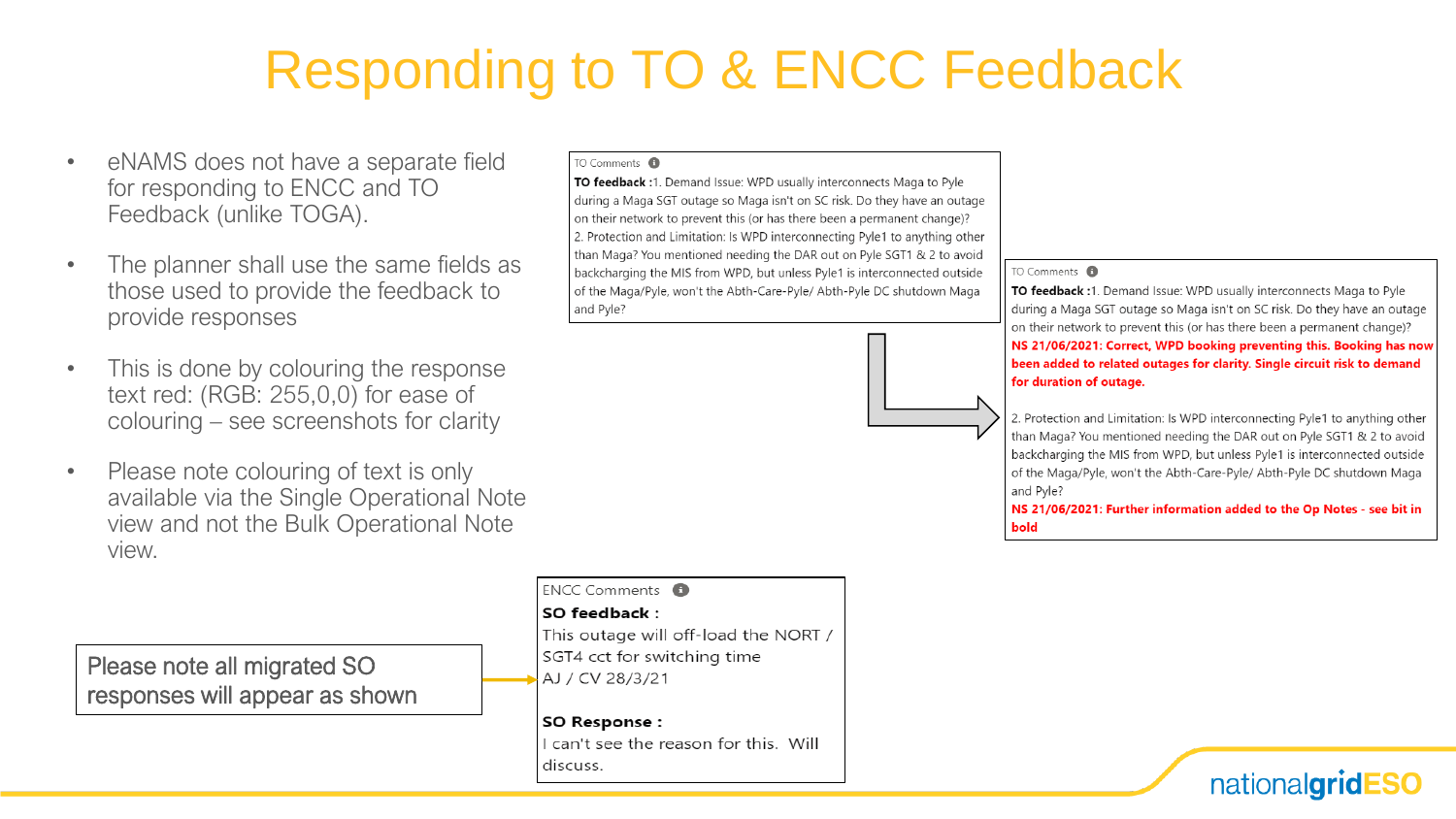#### Operational Notes Report

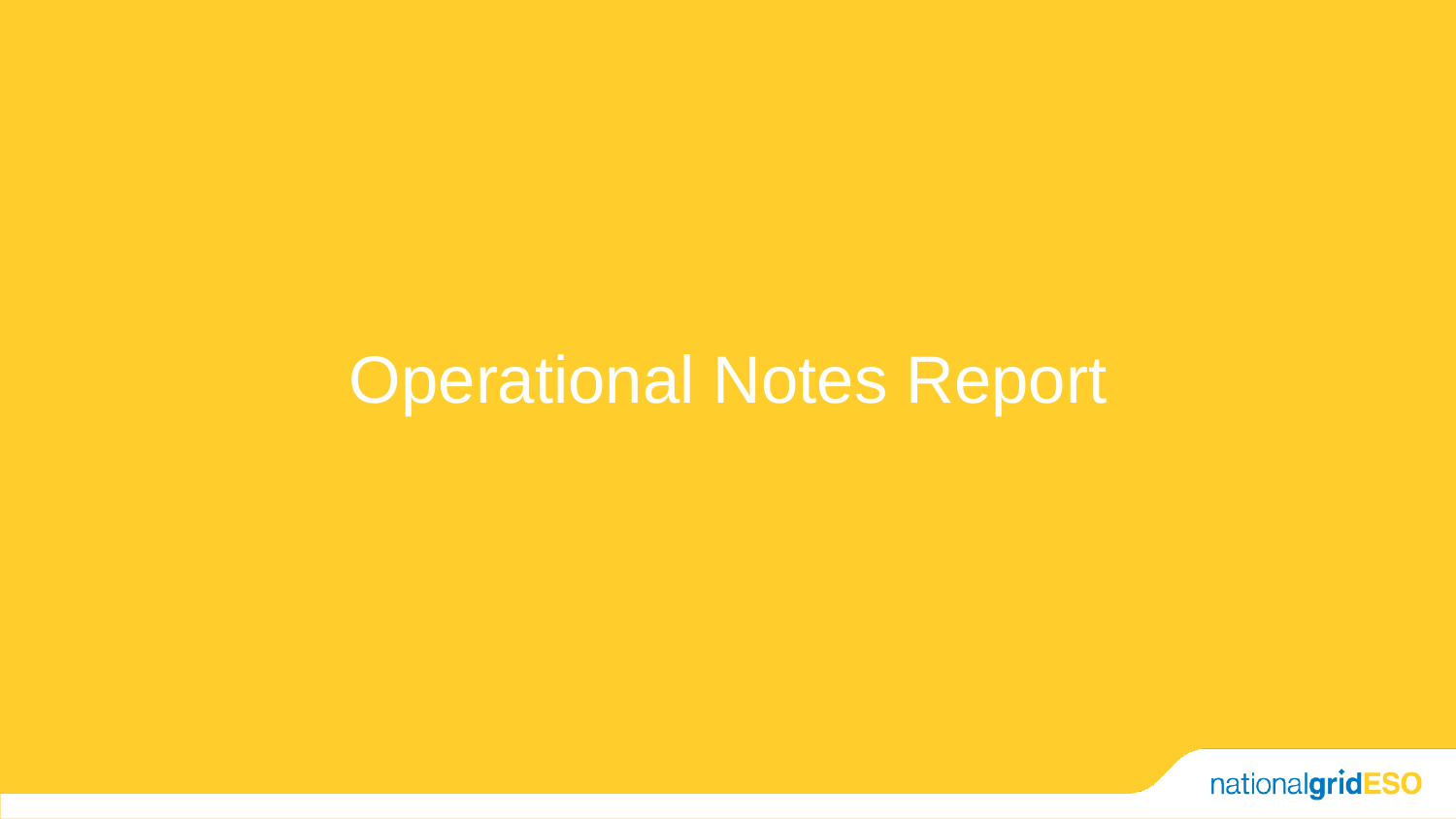#### Operational Notes Report

- The Operational Notes Report cannot be run from the Operational Notes view
- A button to run the Report is found on the Search Outage page
- First, populate the necessary fields on the Search Outage page to refine your query
- Remove the default selections on the Outage Type field so that it is blank

TBA

Not Taken

Withdraw Archived

• When ready, click on the Operational Notes Report button at the bottom of the Search Outage page







**Search Outage** 



Selected